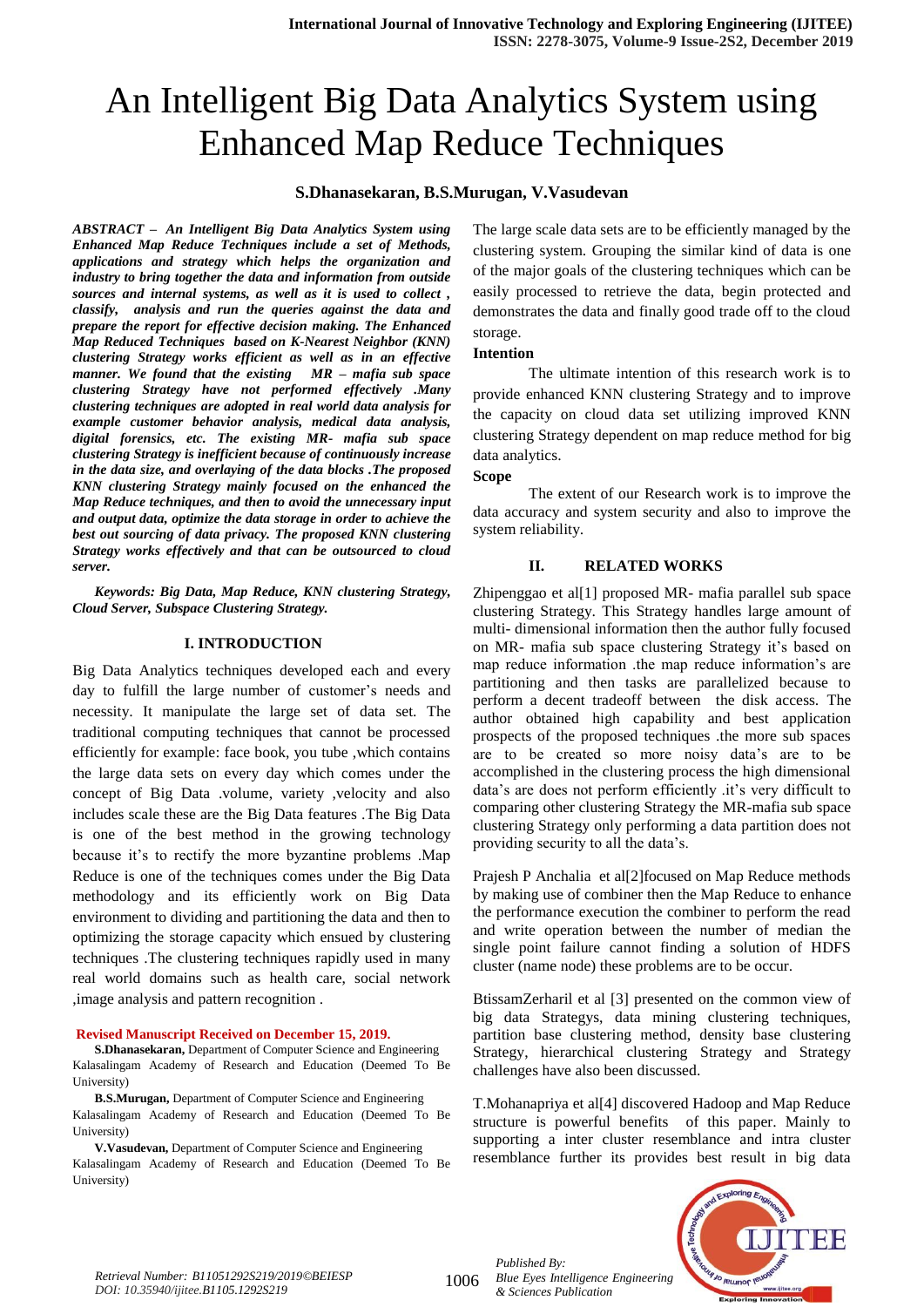# **An Intelligent Big Data Analytics System using Enhanced Map Reduce Techniques**

environment. The major problems are computational complexity and scalability.

N.Vishnupriya et al[5] discovered on data mining techniques .the maximum advantages of the paper is to enhance ability and to be collect the huge information .the issues is focused on only to handle the 2 Dimensional and three Dimensional data sets.

Amar deep Kaur et al [6] proposed on sub space clustering techniques .This Strategy works efficiently to find sub space in high Dimensional data. the process of sub space clustering Strategy is computationally very expensive this is the major drawback.

Veronica et al [7] proposed on parallel K- means clustering Strategy the existing clustering techniques does not computing the cluster metrics .here the metrics are used for finding knowledge using big data datasets. The major issues of this Research work the big data's are to be clustered take a several time and we have not now deal with the metrics for measuring separation of the cluster.

Xunanliul et al[8] discovered on meta learning programmed with Map Reduce techniques the advantages are to reduce computational complexity and then to significantly producing smaller error rates. The problem is do not have the more capacity because to deal with large amount of data.

Weizhong Zhao et al[9] discovering parallel clustering Strategy based on map reduce method .this Strategy efficiently processing the large data sets using on commodity hardware .extremely high computational complexity and then providing a poor scalability this issues are accomplished.

Tanvir Habibsardars et al[10] using partition based clustering techniques to using the different datasets its perform efficiently and then to reducing the computational time .This Strategy only partition by the data and cannot providing security these are the major problems .

#### **III.PROBLEM IN EXISTING SYSTEM**

In existing framework MR-mafia parallel sub space clustering Strategy has been utilized which perform high dimensional spaces with the goal to lead the traditional clustering Strategy. The noisy data's are to be over lapping the high dimensional space then the execution assurances provides not only faithful provision of services to the cloud system. Yet also assets on in the home IT infrastructure .The sensitive information's are containing the datasets are used for clustering purpose eg: patient health information, commercial data, and behavioral data, etc directly outsourcing them, to public cloud server definitely to raises security concern.

# **IV. PROPOSED SYSTEM**

Map reduce is one of the big data methodology in which we can optimize more extra space on large scale data set .the concept of map reduce is used to dividing a file into blocks and check for the block repeated in the storage .here the problem is arises s to verify the block is present or not in the storage.to overcome this problem to introduced by KNN clustering Strategy using map reduce techniques. the first

step to perform uploading the trained data set each and every cluster which is relevant to medical information's after to performing KNN clustering Strategy to split file into number of chunks and hash code is generated to every chunks for the security purpose and finally the information's are store the cloud system, which activities can able to saves more time and increased the performance.

### **System architecture of proposed system**



**Fig 1: System architecture of proposed system**

# **V. METHODOLOGY**

Intelligent Big Data Analytics System methodology includes the following methodology. Map reduce is an innovative technology by which we can reduce more storage space on large scale dataset. The concept of map reduce is to divide a file into blocks and check for the block existence in the storage. If it is present no need to store the block.

Here the problem arises to verify the block is present or not on a huge number of blocks it will take more time. So the best way is to identify the file classification and search the block existence in particular cluster. Which saves more time and performance is increased.

> • KNN Clustering Strategy Map reduce Strategy • DNA (deoxyribonucleic acid) Strategy

# **KNN Clustering Strategy**

*Published By:*

*& Sciences Publication* 

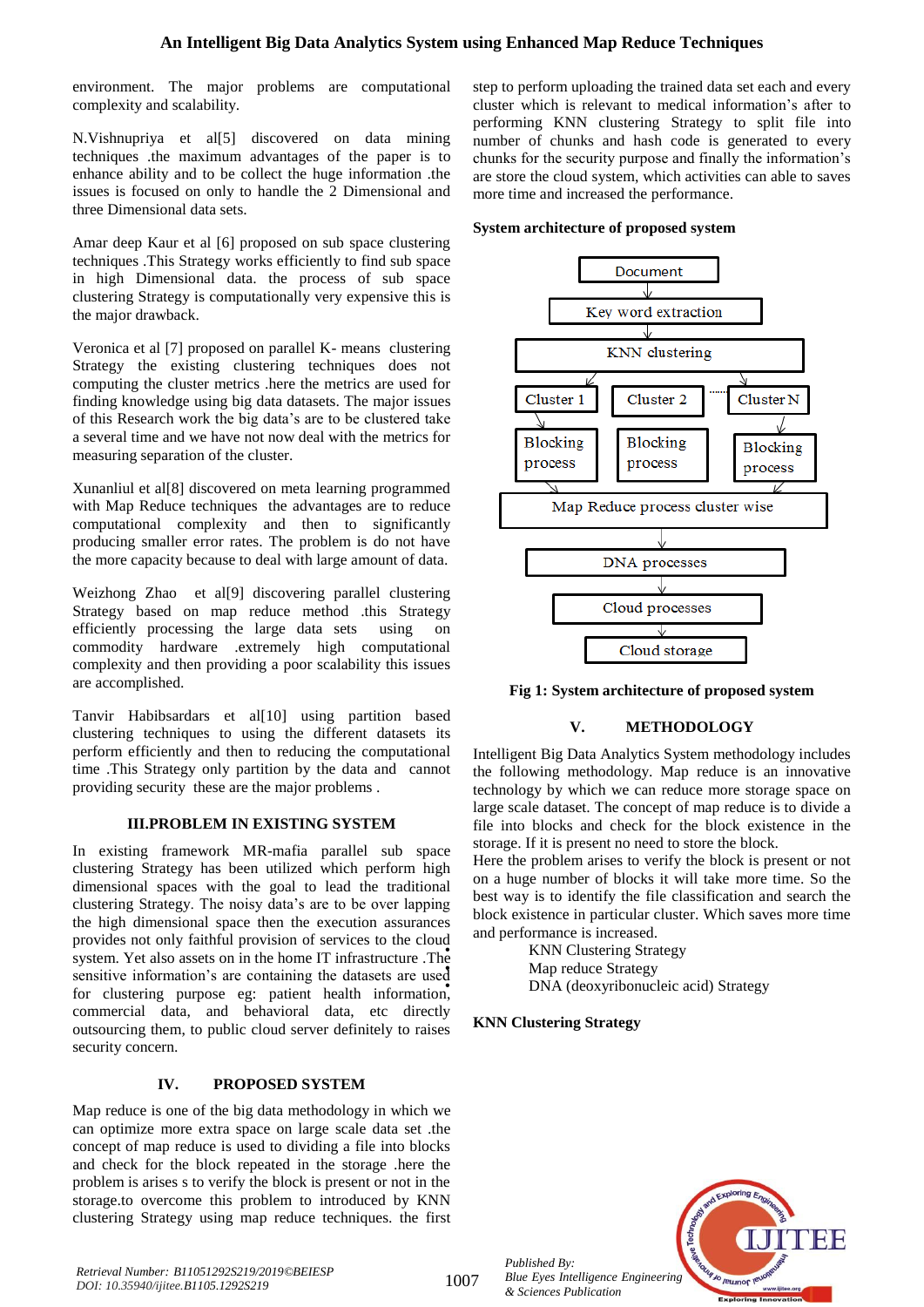```
Step 1: Get the File (F)
   Step 2: Extract the keywords with
weight age and store it in array K []
   Step 3: Let N be the Number of
Classification
   Step 4: Initialize a Array Class _
Weight [N]
   Step 5: Let M be the number of
extracted Keywords
   Step 6: For I = 1 to M
   Step 7: Let K Word = k [I]
   Step 7: For J = 1 to N
   Step 8: Check the presence of K
Word in J th Classification Keywords
Step 9: If it present Class _ Weight [J] =Class _ Weight [J] + K Word Weight
   Step 10: Next J
   Step 11: Next I
   Step 12: Fetch the (Next) highest
Class _ Weight Value and Index
   Step 13: Add Index in Classification
Array
   Step 13: W = W + Fetched Class _
Weight
   Step 14: if W \geq Threshold then
   Step 15: Go to Step 12
   Step 16: Print all the categories in
Classification Array
```
Step 17: Stop

#### **Fig 2: KNN clustering Strategy**

#### **Map reduce Strategy**

Map Reduce is one of the programming model is mainly used to computing process the Map Reduce Strategy easily organize the computation process. the huge amount of machines are to be run is the major advantages of the Map Reduce method.



# **Map reduce Strategy**

Step 1: Start Step 2: Read File (F) from the respective file. Step3: Based on the Packet size file chunks (blocks) will be formed. Step 4: For  $I=0$  to N (total number of  $blocks$ Step 5: Generate the hash code for each chunks (blocks) using MD5 algorithm. Step 6: Compare the hash code with existing<br>hash code in the data base. If exists get the id (block id) of the identical hash code for the LBA and the instance Increase by Map Reducing Technique (Mapping to the Existing block). Else insert the new hash code to the database and get the id of the inserted  $\mathbf{hash}$ code for the LBA Process and Do Step 7. Step 7: Upload the block to the Cloud storage. Step 8: End For Step 9: Append all the blocks id of the file and create the Logical Block Addressing (LBA) and maintain in the database

Step 10: Stop

**Fig 3: Map reduce Strategy**

#### **DNA Strategy**

DNA is one of the programming languages of our genetic code. The information's are to be encodes and the major benefit of this Strategy to store a huge amount of data in a very small space. The data are built with block by block and then they included ID tags in each blocks.

#### **Encryption process**

```
Step 1: Get the Message
Step 2: Covert the String into the Streams
Step 3: Let Consider n be the length of
String S1 (e.g. n = 7)
Step 4: Pad the beginning of each with a
blank to simplify things
                              (e.g. S1 =" WRITERS")
Step 5: Fill an initially empty by 0
Step 6: Let M be a Original data Convert
binary data to DNA sequences.
Step 7: Let M' = DNA Sequences
                    A=00,
                    T = 0.1C=10, and
                    G=11.Step 8: Apply the Base Pairing rule on M'
         (A= 00, T= 01, C= 10, G= 11)M' = TAAT
Step 9: Applying complimentary rule M''
        ((AC) (CG) (GT) (TA)): M''=
ACCA
Step 10: Indexes: M^{\prime\prime}=0706 (Encrypted
data)
```
**Fig 4: DNA Strategy for Encryption process**

*Published By: Blue Eyes Intelligence Engineering & Sciences Publication* 



1008 *Retrieval Number: B11051292S219/2019©BEIESP DOI: 10.35940/ijitee.B1105.1292S219*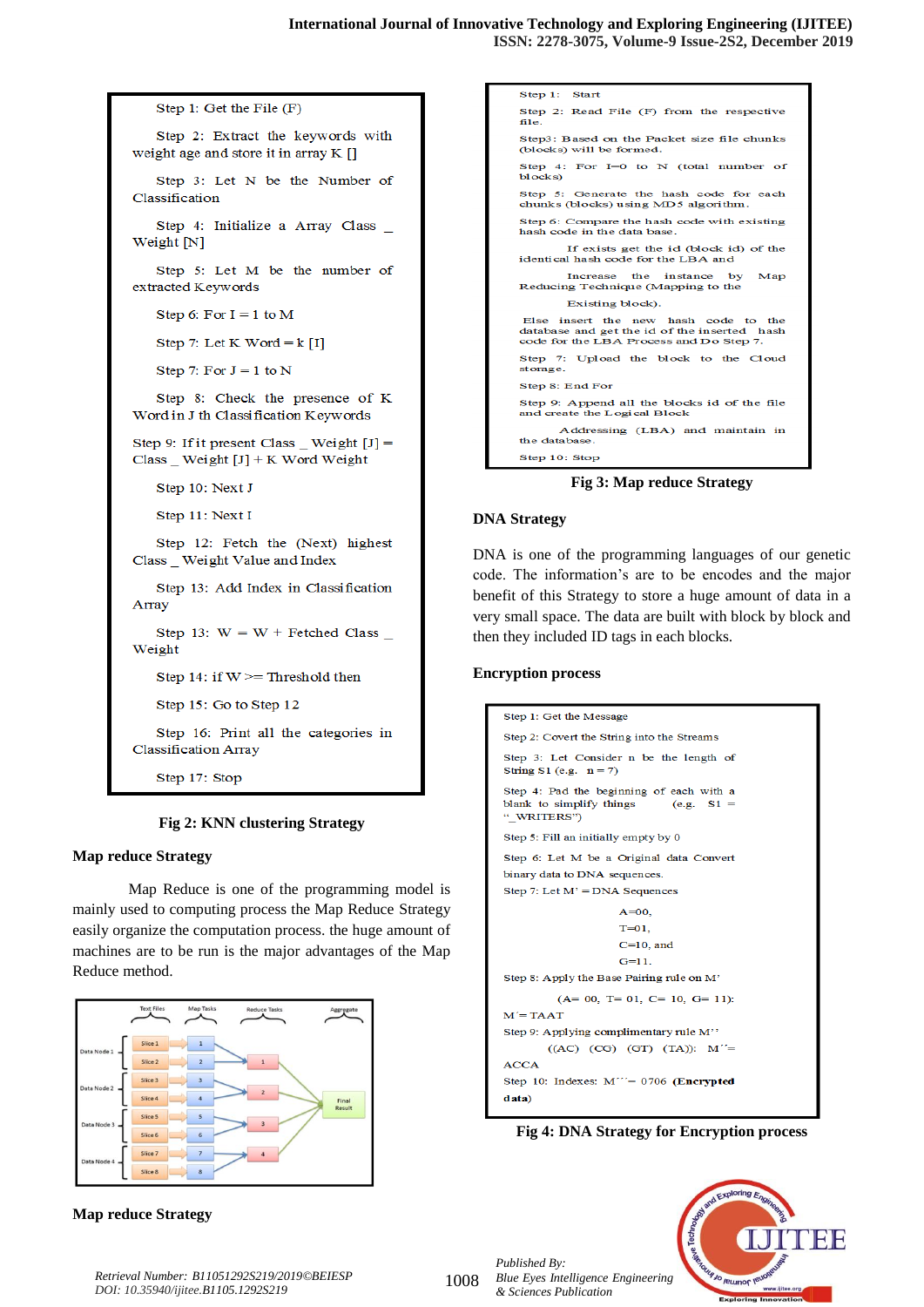# **An Intelligent Big Data Analytics System using Enhanced Map Reduce Techniques**

# *Decryption Process*

Step 11: Convert numeric data to DNA sequences.

Step 12: M'''=0706 (Input)

- By referring the DNA sequence: Sub-phase1 (Indexes): M''= ACCA.
- By using Complementary rule: Subphase2((AC)(CG)(GT)(TA)):M'  $= TAAT$
- By using Base Pair Rule:
- Sub-phase3 (A=  $00$ , T=  $01$ , C=  $10$ , G=  $11$ ):

M=01000001 (A) (Output)

**Fig 5: DNA Strategy for Decryption process**



# **VI.RESULT AND DISCUSSION**

**Fig:6 KNN clustering Strategy and subspace clustering Strategy performance analysis** 



# **Fig 7: KNN clustering Strategy and subspace clustering Strategy Accuracy analysis.**

| Data points                  | 1              | $\mathbf{2}$  | З        | 4              | 5            |
|------------------------------|----------------|---------------|----------|----------------|--------------|
| Average map time             | 12             | 30            | 48       | 55             | 70           |
| Shortest map time            | $\overline{1}$ | 3             | 4        | 4              | 6            |
| Shuffle task time            | 50             | 99            | 130      | 167            | 190          |
| Average reducer time         | $\mathfrak{D}$ | $\mathcal{D}$ | 1        | $\mathfrak{D}$ | 1            |
| Total time for map<br>reduce | 65             | 120           | 170      | 213            | 270          |
| Number of spilled<br>records | 11             | 11            | 11       | 11             | 11           |
| Number of killed task        | $\Omega$       | $\Omega$      | $\Omega$ |                | $\mathbf{1}$ |
| Time taken to coverage       | 350            | 590           | 840      | 1080           | 1300         |



**Fig:8 Map Reduce performance analysis**

**Accuracy comparison table**

| Table II: KNN clustering Strategy and MR-mafia    |  |
|---------------------------------------------------|--|
| subspace clustering Strategy accuracy comparison. |  |

| <b>Strategy</b>            | simulated<br>datasets<br>$(d = 500, Ns =$<br>500) | <b>Real</b> datasets<br>$(d = 50, Ns =$<br>7680) |
|----------------------------|---------------------------------------------------|--------------------------------------------------|
| K-means<br>cluster         | 0.90                                              | 0.85                                             |
| <b>Subspace</b><br>cluster | 0.86                                              | 0.71                                             |

# **Performance Evaluation**

The graph and tables are shows performance and accuracy analysis of KNN clustering Strategy and sub space clustering Strategy. The KNN clustering Strategy to be perform efficiently and to manage the clustering techniques .KNN clustering Strategy to avoiding the noisy data and then to optimizing the communication cost between nodes .moreover to achieve the independent calculation and also to performing load balance in each node and hash code is generated in each blocks is to providing the secure data transmission because the de-duplication concept is to gives the high speed of transmission then the KNN clustering Strategy using map reduce concept to overcome the sub space clustering Strategy difficulties. Then the KNN clustering Strategy to working efficiently.



*Published By:*

*& Sciences Publication*